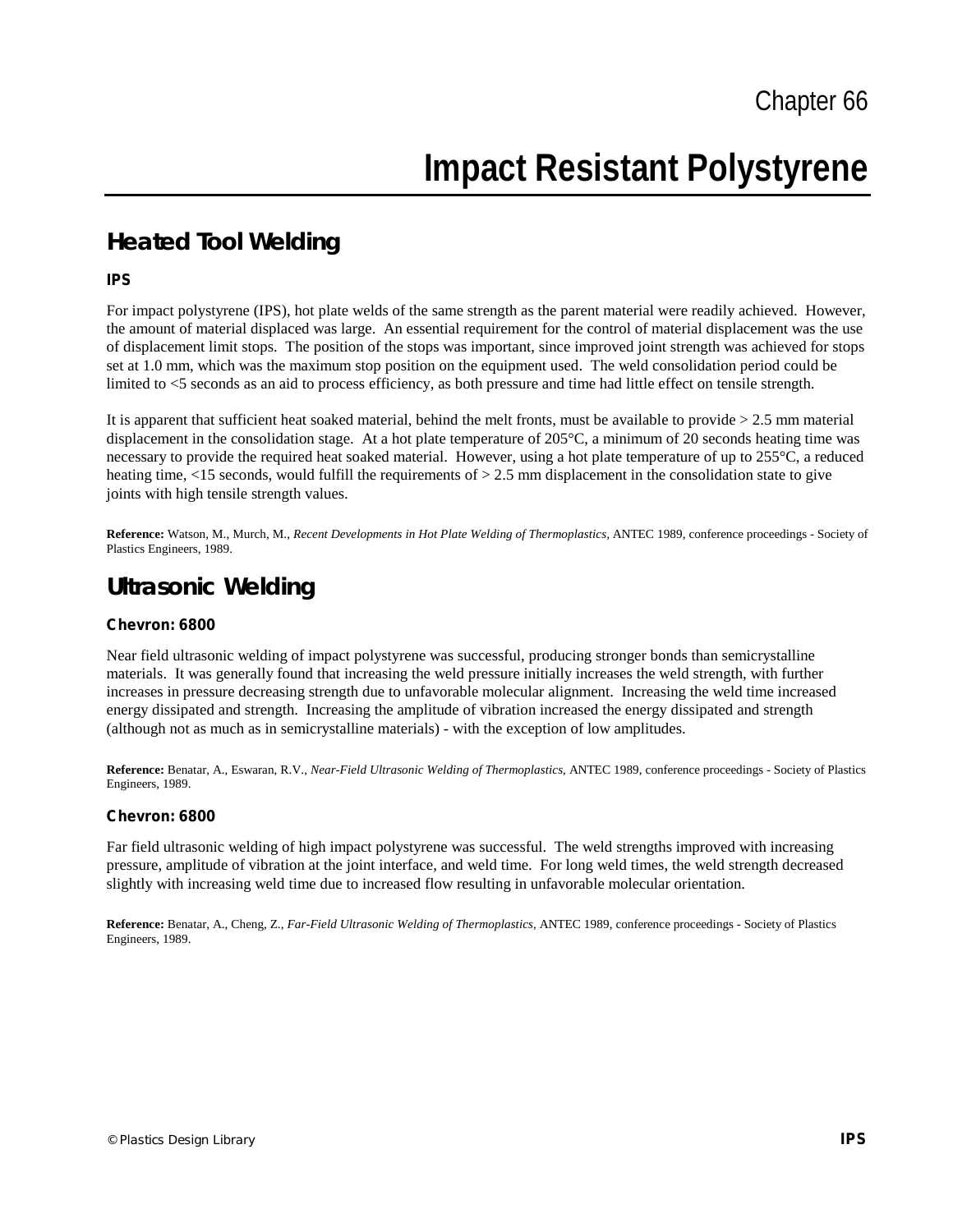#### **Dow Chemical: Styron 498** (features: high impact)

This study was designed to identify which resins could be effectively ultrasonically welded to themselves and other resins, and to identify the maximum bond integrity. Besides looking at the weld strength of various thermoplastic resins, this study explores the effects of gamma radiation and ethylene oxide (EtO) sterilization on the strength of these welds. A wide variety of resins used in the healthcare industry were evaluated including: ABS, polycarbonate (PC), polycarbonate/ ABS blends (PC/ABS), styrene acrylonitrile (SAN), thermoplastic polyurethanes (TPU), rigid TPU's (RTPU), high impact polystyrene (HIPS), and general purpose polystyrene (GPPS).

The strength of customized "I" beam test pieces was tested in the tensile mode to determine the original strength of each resin in the solid, nonbonded test piece configuration. Data from this base line testing was used to determine the percent of original strength that was maintained after welding. Only amorphous resins were used in this study. The most commonly used energy director for amorphus resins, a 90° butt joint, was used as the welding architecture.

Every attempt was made to make this a "real world" study. The aim during the welding process was to create a strong weld while maintaining the aesthetics of the part. One of the most important factors in determining whether or not a good weld had been achieved was the amount of flash or overrun noticed along both sides of the joint. Another characteristic of a good weld was a complete wetting of the cross sectional weld area. The problem here, however, was that only clear polymers used as the top piece, allowed the whole weld to be seen.

Almost all resins involved in the study could be welded together with some degree of success (except for thermoplastic urethanes which didn't bond to the polystyrenes). Overall, it apppeared that resin compatibility and the ability to transfer vibrational energy through a part and not similar glass transition temperatures, were the overriding characteristics that lead to the best welds. Although not shown in this study, it should be noted that the ability of a resin to be welded is also a function of the architecture of the ultrasonic weld. Some resins which welded well in the architecture used for this study may not weld well with other architectures.

The HIPS resin tested bonded well to itself, the other polystyrenes, and the low acrylonitrile (AN) SAN grade. As with the other polystyrenes in the study, HIPS did not bond well to the urethanes. It showed limited bonding compatibility to the PC's, the higher AN SAN, and the higher heat RTPU. Examination of these welds after testing showed that the HIPS had melted, but the energy director on these higher Tg materials was still intact (not melted) and was embedded in the HIPS. This would indicate that the HIPS resin became the glue that held the pieces together, and there was limited molecular intermeshing. Overall, the HIPS samples were unaffected by the gamma sterilization although the EtO sterilization did reduce the bond strength somewhat for most of the HIPS resin combinations.

**Reference:** Kingsbury, R.T., *Ultrasonic Weldability of a Broad Range of Medical Plastics,* ANTEC 1991, conference proceedings - Society of Plastics Engineers, 1991.

#### **Dow Chemical: Styron XL-8035MFD** (applications: floppy disk; features: 45 Rockwell M hardness, 85 Rockwell L hardness)

Ultrasonic welding is performed easily with Styron XL-8035 MFD resin using either 20 kHz or 40 kHz welders. In general, ultrasonic benefits and procedures for Styron XL-8035 MFD (microfloppy disk) resin are similar to those of Styron 498 or XL-8023VC. Welding in the energy or time mode is recommended - the energy mode is preferred. Compared with welding ABS MFD parts, HIPS MFD parts may require slight adjustments based on welder set up and fixturing. Whether the MFD is made of ABS or HIPS, the same welding cycle and weld strength can be achieved.

**Reference:** *Styron XL-8035 MFD High Impact Polystyrene Resin for Microfloppy Diskettes,* supplier marketing literature (301-1607-791X SMG) - Dow Chemical Company, 1991.

**Dow Chemical: Styron** (manufacturing method: injection molding)

Excellent results are obtained from ultrasonic welding of Styron to itself.

**Reference:** *Styron Polystyrene Resins For Applications Requiring Impact Resistance,* supplier design guide (301-471-1281) - Dow Chemical Company, 1981.